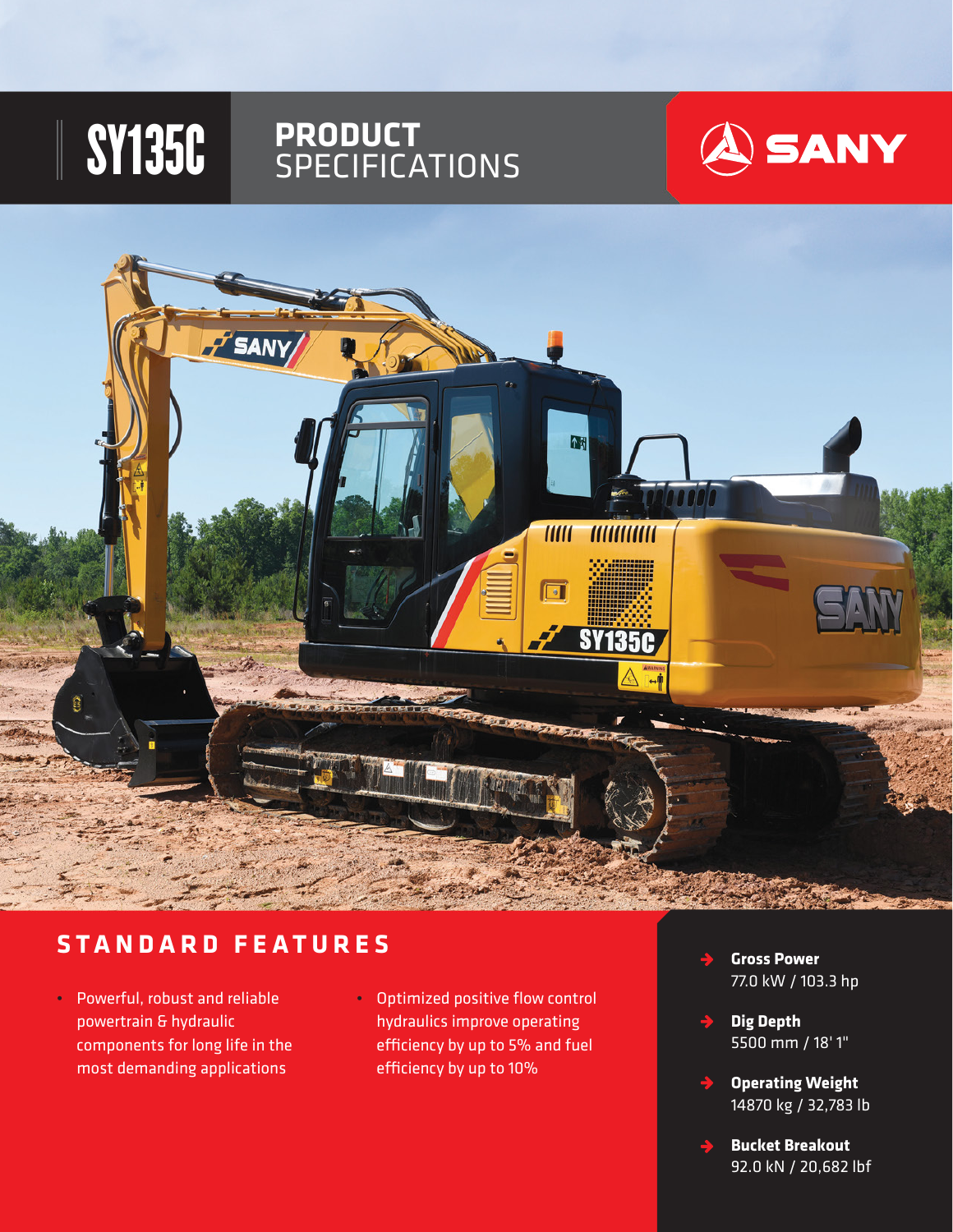### SY135C PRODUCT **SPECIFICATIONS**

DIMENSIONS





#### **DIMENSIONS**

|   | Boom Length                   | 4600 mm   | 15'1''  |
|---|-------------------------------|-----------|---------|
|   | Stick (Arm) Length            | 2500 mm   | 8'2"    |
| Α | <b>Transport Length</b>       | 7700 mm   | 25'3"   |
| B | <b>Transport Width</b>        | 2600 mm   | 8'6''   |
| c | <b>Transport Height</b>       | 2815 mm   | 9'3"    |
| D | Upper Structure Width         | $2490$ mm | 8'2''   |
| E | <b>Blade Height</b>           | 458 mm    | 18"     |
| F | Track Width (standard shoe)   | 600 mm    | 24"     |
| G | <b>Track Gauge</b>            | $1990$ mm | 6'6''   |
| H | Ground Clearance (minimum)    | 425 mm    | 17"     |
| L | <b>Tail Swing Radius</b>      | 2205 mm   | $7'$ 3" |
| J | <b>Track Length on Ground</b> | 2930 mm   | 9'7''   |
| К | Track Length                  | 3665 mm   | 12' 0"  |

**Powerful**, **robust** and **reliable** powertrain and hydraulic components

#### **TECHNICAL SPECIFICATIONS**

| <b>Operating Weight</b>         | 14,870 kg                                          | 32,783 lb             |  |
|---------------------------------|----------------------------------------------------|-----------------------|--|
| <b>Ground Pressure</b>          | 39.0 kPa                                           | 5.7 psi               |  |
| <b>Engine</b>                   | ISUZU AJ-4JJ1X-FT4                                 |                       |  |
| Displacement                    | 3.0 <sub>L</sub>                                   | 183.0 in <sup>3</sup> |  |
| <b>Gross Power</b>              | 77.0 kW                                            | 103.3 HP              |  |
| <b>Hydraulics</b>               | <b>Positive Flow Control</b><br>with Pilot Control |                       |  |
| Main Hydraulic Pump             | Axial Piston - Variable Displacement               |                       |  |
| Operating Flow (maximum)        | 242.0 L/min                                        | $63.9$ gal/min        |  |
| Operating Pressure (maximum)    | 34.3 MPa                                           | 4975 psi              |  |
| <b>Travel Motor</b>             | <b>Axial Piston with Park Brake</b>                |                       |  |
| Travel Pressure (maximum)       | 34.3 MPa                                           | 4975 psi              |  |
| Travel Speeds (maximum)         | $3.5 / 5.5$ km/hr                                  | $2.2 / 3.4$ mph       |  |
| Travel Effort (maximum)         | 110.0 kN                                           | 24,729 lbf            |  |
| Grade Capability (maximum)      | $35^\circ$                                         |                       |  |
| <b>Swing Motor</b>              | Axial Piston with Swing Brake                      |                       |  |
| Swing Pressure (maximum)        | 25.0 MPa                                           | 3626 psi              |  |
| Swing Speed (maximum)           | 12 RPM                                             |                       |  |
| <b>Undercarriage</b> (standard) | <b>Steel Track</b>                                 |                       |  |
| Track Shoe width (standard)     | 600 mm                                             | 24"                   |  |
| Track Rollers (per side)        |                                                    | 7                     |  |
| Carrier Rollers (per side)      |                                                    | 1                     |  |

#### **SERVICE REFILL CAPACITIES**

| <b>Fuel Tank Capacity</b>      | 240.0 L  | $63.2$ gal |
|--------------------------------|----------|------------|
| <b>DEF Tank Capacity</b>       | 19.0 L   | $5.0$ gal  |
| <b>Hydraulic Tank Capacity</b> | 150.0 L  | 39.5 gal   |
| <b>Engine Oil Capacity</b>     | 13.2 L   | $3.5$ gal  |
| <b>Cooling System Capacity</b> | $22.0$ L | $5.8$ gal  |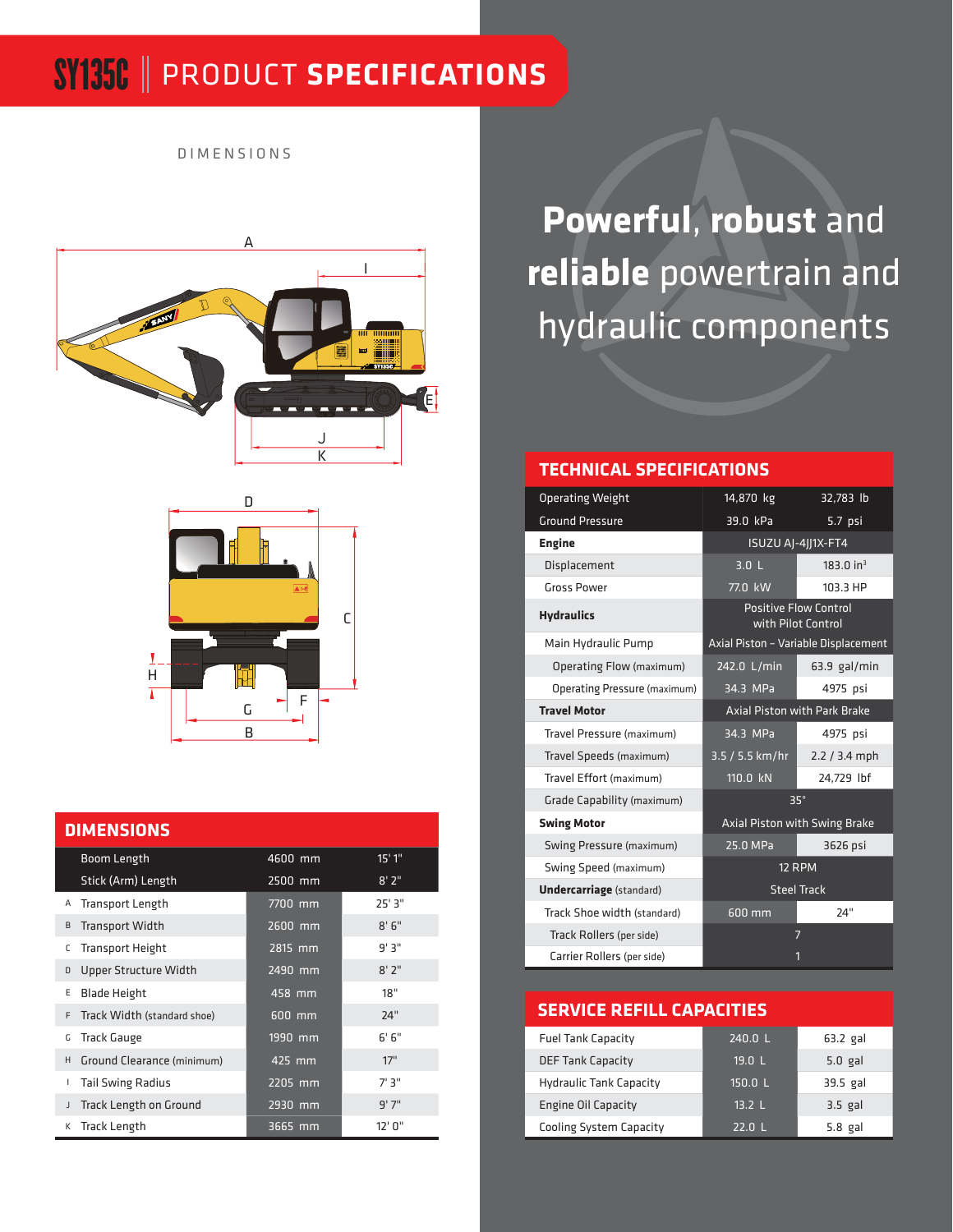# DIGGING PERFORMANCE | SY135C

### WORKING RANGE



| <b>WORKING RANGE</b>                  |         |         |  |  |  |
|---------------------------------------|---------|---------|--|--|--|
| Boom Length                           | 4600 mm | 15'1"   |  |  |  |
| Stick (Arm) Length                    | 2500 mm | 8'2"    |  |  |  |
| A Maximum Digging Height              | 8645 mm | 28'4"   |  |  |  |
| B Maximum Dumping Height              | 6175 mm | 20'3"   |  |  |  |
| C Maximum Digging Depth               | 5500 mm | 18'1"   |  |  |  |
| D Maximum Vertical Wall Digging Depth | 4850 mm | 15' 11" |  |  |  |
| E Maximum Reach at Ground Level       | 8290 mm | 27' 2"  |  |  |  |
| F Minimum Swing Radius                | 2500 mm | 8'2"    |  |  |  |

| <b>DIGGING PERFORMANCE</b>      |         |            |  |  |  |
|---------------------------------|---------|------------|--|--|--|
| Boom Length<br>4600 mm          |         | 15'1''     |  |  |  |
| Stick (Arm) Length              | 2500 mm | 8'2''      |  |  |  |
| Bucket Breakout Force (ISO)     | 92.0 kN | 20.682 lbf |  |  |  |
| Stick (Arm) Digging Force (ISO) | 66.0 kN | 14,837 lbf |  |  |  |